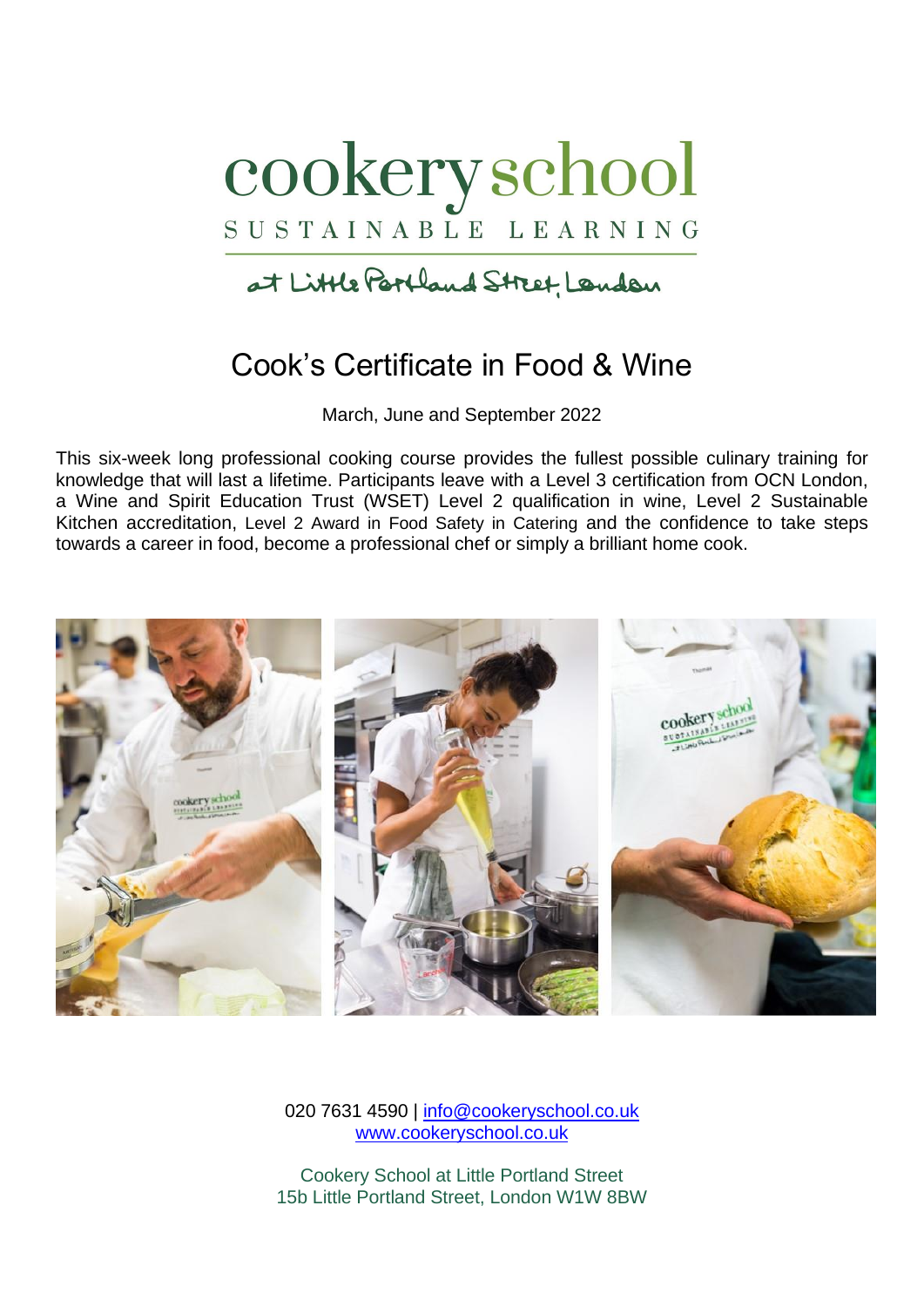# **Cook's Certificate in Food & Wine**

Our Cook's Certificate in Food & Wine is a six-week intensive fasttrack cooking course, accredited by OCN London, for anyone looking to confidently cater at home, undertake seasonal work or enter a professional kitchen. The course takes place three times a year – spring, summer and autumn.

Through our sustainable, principle-led teaching approach, you will gain the skills required to become confident and knowledgeable general cook. As a Cookery School-certified cook, you will leave us feeling proficient and well-equipped with the ability to plan and execute menus to suit the occasion and to go on to fulfil the ambitions that brought you to the course in the first place.

Our food is based on classic, simple cooking. Avoiding jargon, we focus on the importance of fantastic ingredients and understanding the principles of the kitchen. An experience at Cookery School is learning that lasts – you cannot unlearn how to chop an onion or crush a clove of garlic!

The school's founder, Rosalind Rathouse, is a professional cook and tutor who's been teaching cookery to people of all ages and abilities for over 50 years. Rosalind has always been committed to sustainability and this is evident throughout Cookery School, from the ingredients used – which are organic and locally-sourced where possible – to the renewable energy that powers the kitchen and the eco-friendly habits of all staff.



#### **A selection of topics covered**

- Fish & shellfish
- Meat & poultry
- Salads, dressings and vegetables
- **Soups**
- **Stews**
- Roasts & Yorkshire pudding
- Pasta, risotto, gnocchi
- Indian food
- Middle Eastern food
- Thai food
- **Other cuisines**
- Savoury and sweet sauces
- Pastry: puff, shortcrust, sweet shortcrust & choux
- Bread
- Sourdough making
- **Cake making**
- Biscuits, macarons, scones, muffins & pancakes
- Gelatine, custards, mousses
- Eggs
- Ice cream & sorbet
- Chocolate: moulding and tempering
- Knife skills
- Weights & measures
- Food and wine pairing
- Catering planning
- Recipe sourcing
- **Budgeting**
- Sustainable & seasonal sourcing

**Cookery School at Little Portland Street 15B Little Portland Street, London W1W 8BW Call: 020 7631 4590 | info@cookeryschool.co.uk [www.cookeryschool.co.uk](http://www.cookeryschool.co.uk/)**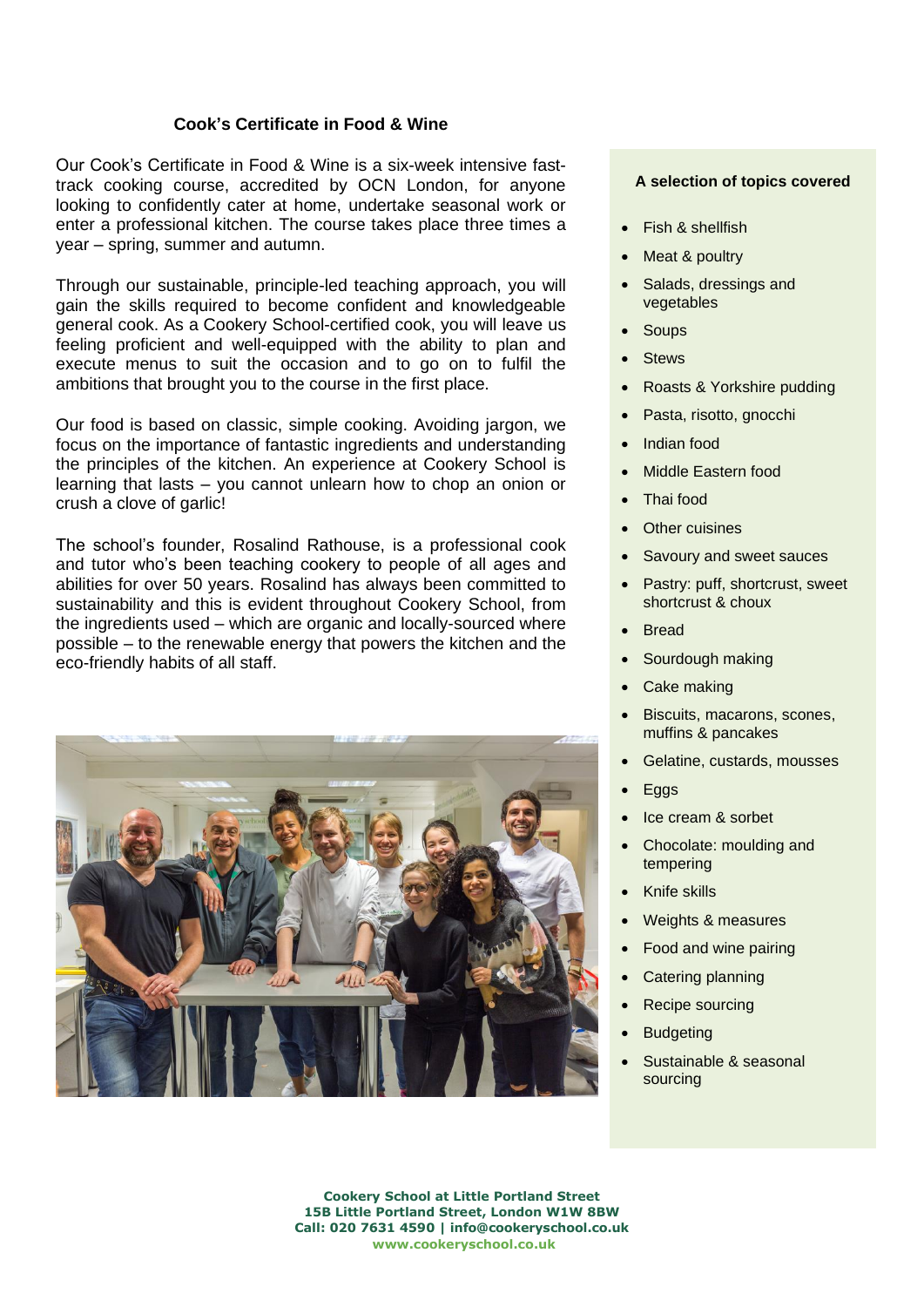# **Why a Cook's Certificate and not a Chef's Certificate?**

Cookery School at Little Portland Street was founded on teaching people how to cook good food with confidence. We believe that to be a good cook, you need to master the fundamentals of cooking before taking them to the next level and this is what our Cook's Certificate aims to achieve.

## **Who the course is suitable for?**

The course is suitable for all ages, for people who have an interest in cooking and want to develop their existing skills and repertoire. The intensive structure will equip pupils with knowledge, skills and confidence to cater for large groups at home, undertake seasonal work, go into professional kitchens and to go on and study further.

## **The course aims**

- To make students into competent cooks so that they can undertake cooking for sizeable groups
- To give students understanding of the principles behind cooking so that this learning can be extended to other recipes, cuisines and environments
- To allow students to feel relaxed about producing food that may currently seem overwhelmingly difficult. By the end of six weeks, they will be able to approach major cooking tasks with confidence
- To teach students to plan, budget and think ahead. If they have done this correctly, shopped and have good recipes, the rest will follow

### **What students do after the course**

The intensive structure will equip pupils with the knowledge, skills and confidence to go into a career in food, be it small-scale catering, yacht or chalet cooking or work in professional kitchens.

We will help students further their careers in the kitchen as far as we can and offer career advice throughout the course. Students will have the opportunity to take up a week's work placement in a professional kitchen at the end of the course.

### **Qualifications you will receive**

- Cookery School at Little Portland Street Certificate in Food & Wine
- A Cookery School Cook's Level 3 Training Certificate from OCN London
- Level 2 Regulated Wine Certificate from Wine and Spirit Education Trust (WSET)
- Level 2 Award in Food Safety in Catering
- Level 2 Sustainable Kitchen accreditation from OCN London

**Sample Sessions**

#### **Savoury sauces**

Mayonnaise & aioli Hollandaise & Bearnaise Bechamel Red wine reduction Tomato Pesto **Puttanesca** Salsa verde Souffle

#### **Advanced pastry**

~

Understanding puff pastry Provencal tomato tart Parmesan cheese straws Sausage rolls Palmiers Apple tarte tatin Beef Wellington **Croissants** 

# ~

**Chocolate Masterclass** Tasting & tempering Chocolate discs Ganache Dark, milk, white truffles French rochers Chocolate brownies Honeycomb Hot chocolate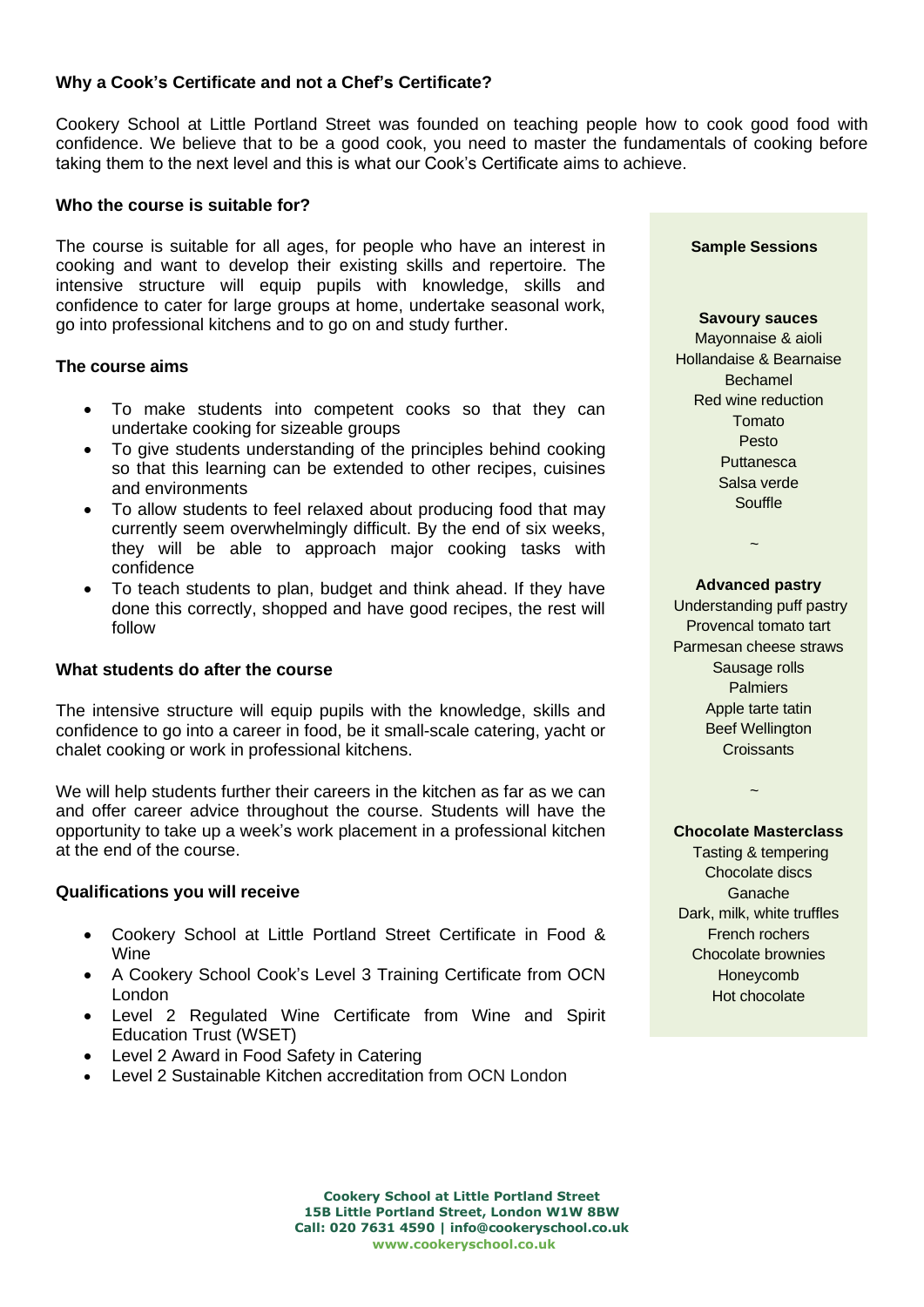# **Design of the course**

The course is based on the premise that everyone has holes in their culinary knowledge so nothing is taken for granted. All relevant topics – theoretical and practical – are covered, giving students a good grasp of the cooking skills that they will require in the future. Students will build up the requisite skills needed to become confident using techniques that are considered tricky but are an essential part of a cook's arsenal.

# **Our teaching**

Learning how to cook good food with confidence is the happy result of our sustainable, principle-led teaching approach. We work within a clearly structured framework with recipes that have been honed and tested over the years and used by thousands of students.

Alongside the school's founder, Rosalind Rathouse, the Cook's Certificate will be taught by our in-house chefs, with certain classes taught by chefs who are specialists in their respective fields.

Our teaching is straightforward, and we avoid using jargon. Rosalind insists that all teaching principles are consistent whomever the teacher. Students are encouraged to ask questions to ensure a full understanding.

Assessments take place throughout the duration of the course so that students can witness their growing competency and Cookery School can ensure that what has been taught has been assimilated and is being appropriately used.

# **The course structure**

The course runs daily from 8:30am – 4pm with extended classes on certain days. Each day, students will take turns to make breakfast for the whole class.

The classes are totally hands-on, so you will be doing all the cooking. Sometimes you will work on a single dish, with everyone doing a variation on the same theme and at other times you will do everything when the task is perhaps trickier, and students all need to practice to gain skills and competency. In general, the morning sessions are quite long with a late lunch, during which homework is set and principles learnt that day are discussed. Afternoon sessions are shorter and include a short daily OCN London assessment.

During the final week, time will be dedicated for career advice. We are able to help place students in top London restaurants and caterers for work experience (some of which have resulted in offers of full time jobs!). Past participating food and hospitality businesses include:



**Cookery School at Little Portland Street 15B Little Portland Street, London W1W 8BW Call: 020 7631 4590 | info@cookeryschool.co.uk [www.cookeryschool.co.uk](http://www.cookeryschool.co.uk/)**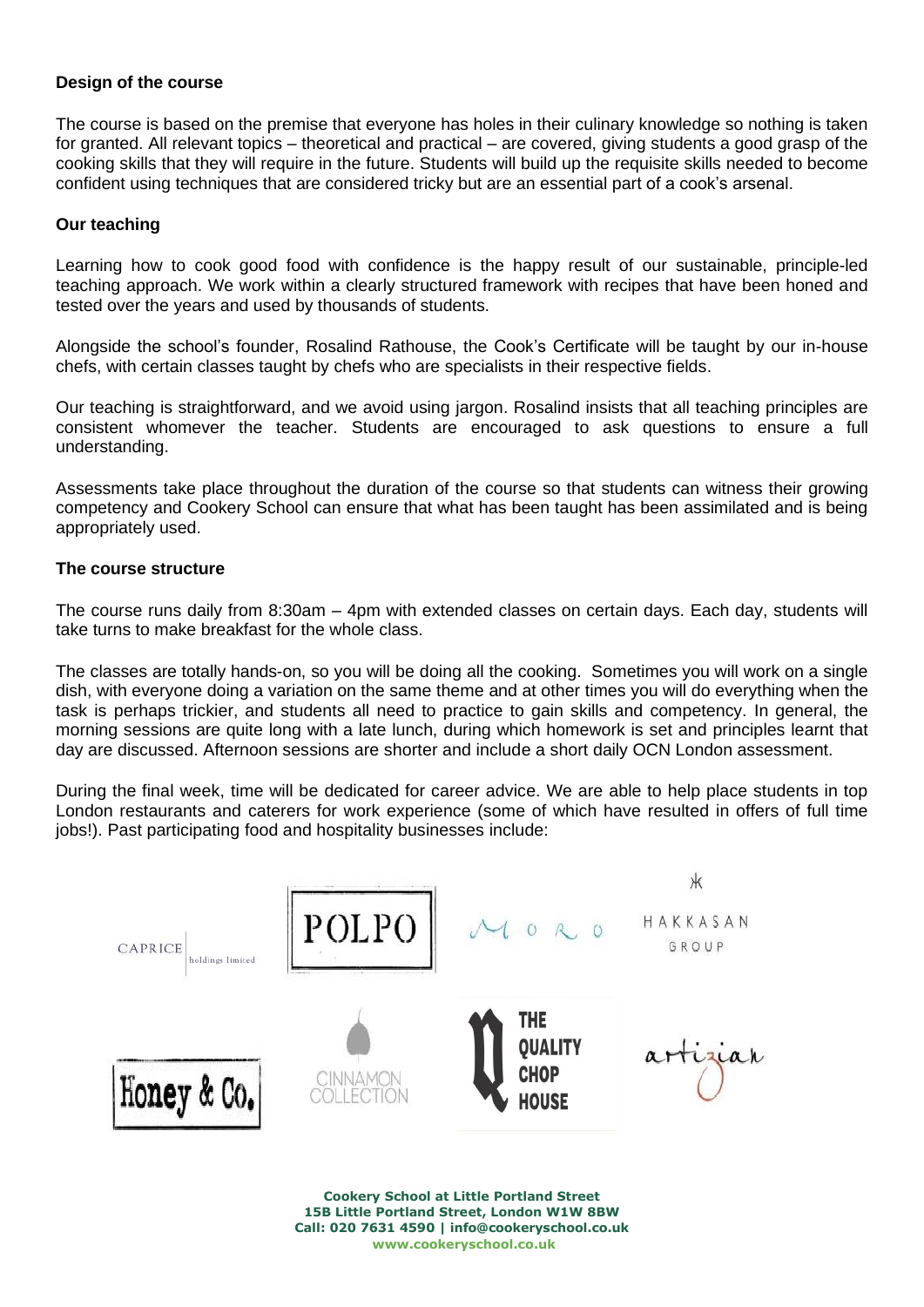# **Our ethos**

We try our utmost to be as sustainable as possible – no mean feat when you are based in central London! We were the first cookery school in London to receive three stars from the Sustainable Restaurant Association (SRA) and our course includes an OCN-accredited sustainability training module called Sustainable Kitchen. This one-day courses introduces the salient sustainability concepts and demonstrates how cooks can preference the environment in their kitchen.

Part of our commitment to sustainability is seasonality and using local, primarily organic ingredients so that our carbon footprint is as small as it can be. This will be discussed throughout the course.

Cookery School's custom-designed kitchens offer students the opportunity to learn and use a range of appliances. Even the appliances we use have the highest possible sustainability rating.

### **Class size**

The class size is limited to 12 participants. As well as having a high teacher/pupil ratio, we provide a high helper/pupil ratio to allow as much time as possible to be devoted to valuable learning rather than tasks like washing up.

### **What to wear**

Students are required to wear clean chef's trousers and jackets, aprons and flat, comfortable shoes in the kitchen. You will need to purchase chef's whites and Cookery School will provide a fresh apron daily.

## **Attendance**

Students are required to attend a minimum of 90% of the sessions in order to qualify at the end of the course. This gives students 3 days' worth of flexibility should anything urgent occur.

Students are continuously evaluated and teachers give feedback throughout. Practical assessments will take place regularly throughout the course.



**Cookery School at Little Portland Street 15B Little Portland Street, London W1W 8BW Call: 020 7631 4590 | info@cookeryschool.co.uk [www.cookeryschool.co.uk](http://www.cookeryschool.co.uk/)**